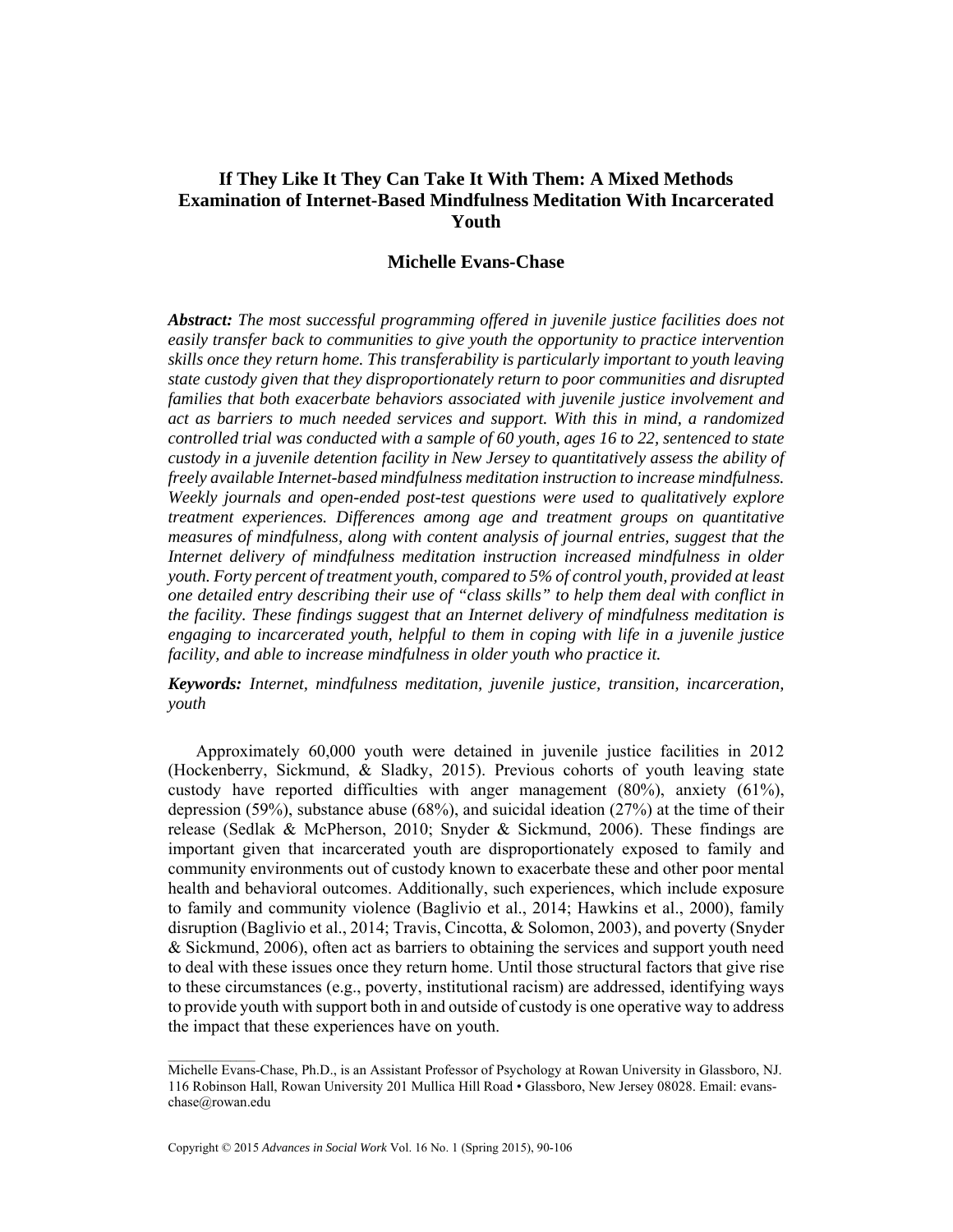The purpose of this study is to identify an effective intervention for incarcerated youth that 1) increases their ability to cope with the stressors that exacerbate the emotional and behavioral problems associated with juvenile justice involvement and 2) is delivered in such a way that they have continued, free access after release, regardless of family or community resources. The intervention chosen for the study, mindfulness meditation, is a practice associated with positive mental, behavioral, and emotional changes in samples of adults and youth with and without mental health diagnoses, and it is amenable to an Internet delivery method that would allow for continued practice once youth leave custody.

## **Background and Significance**

It is well documented that incarcerated youth face disproportionately high rates of community and family stressors outside of custody known to increase the likelihood of delinquent and aggressive behavior (Baglivio et al., 2014; Bjerk, 2007; Carlson, 2006; Smith & Ecob, 2007). These experiences, which are enduring factors in the lives of incarcerated youth, include parental incarceration (Schnittker & John, 2007; Travis et al., 2003), violent victimization, exposure to violence (Baglivio et al., 2014; Bjerk, 2007; Carlson, 2006), and poverty (Bjerk, 2007; Carlson, 2006).

### **Programming and Out of Custody Context**

Programming in juvenile justice facilities is an opportunity to intervene in the lives of youth and help them develop into healthy young adults. Currently, most of the successful interventions used with incarcerated youth, such as cognitive behavioral therapies and interpersonal skill development (Lipsey, Wilson, & Cothern, 2000), are not designed to provide continued structure in the practice of newly acquired skills once youth are out of custody. Additionally, a systematic review of 198 juvenile justice intervention studies found that only five studies assessed transition or post-release programming, suggesting that transition programming is either a rare practice with youth leaving custody or that such programming is implemented with no evidence (Evans-Chase & Zhou, 2014). What appears to be the current practice in juvenile justice facilities is to provide treatment and programming for youth only until they are released, after which ill-equipped families and communities are left responsible for finding, connecting, or providing youth with the support they need. High rates of recidivism (Snyder  $&$  Sickmund, 2006) and longitudinal data suggest that this is not a successful strategy. One study of youth leaving custody found that, while 45% had at least one DSM-IV diagnosis, only 20% were receiving mental health services at 6 months post release and only 15% at 12 months (Bullis, Yovanoff, & Havel, 2004). Additionally, only 48% of the cohort was connected to any community-based agencies at 6 months post release, with 33% at 12 months. Identifying mechanisms that provide access to continued support once youth leave custody could help to ensure their success while at the same time serving the goals of the juvenile justice system.

### **Internet-based Interventions**

Previous research on technology use by adolescents has indicated that 93% of youth, regardless of income, are daily users of technology, including personal computers, iPods, cell phones, and the Internet (Palermo, Wilson, Peters, Lewandowski, & Somhegyi, 2009).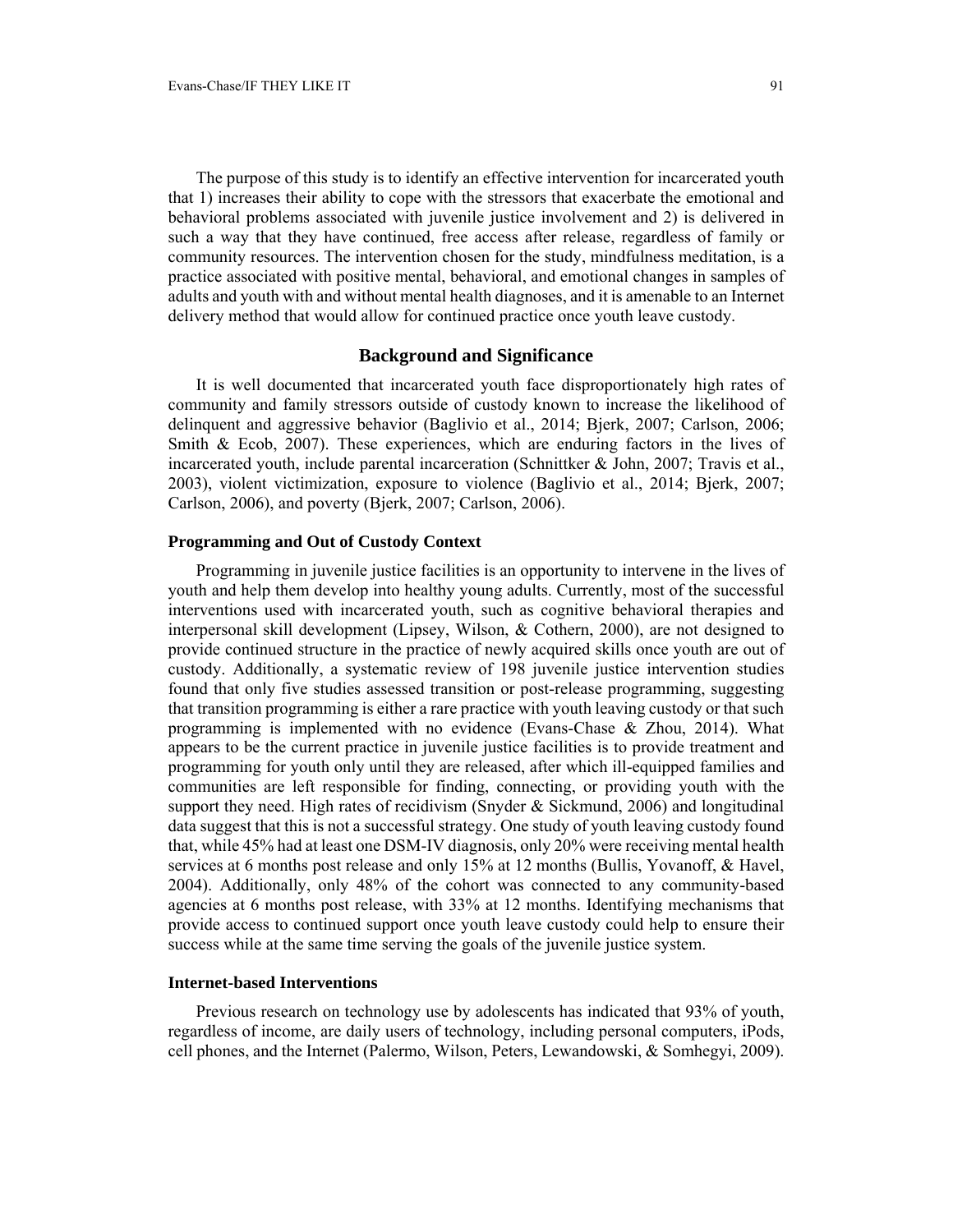Despite empirical support for the use of technology in the delivery of interventions supporting adolescent physical health (Maher, Williams, Olds, & Lane, 2010), mental health (Palermo et al., 2009), and risk reduction (Heinicke, Paxton, McLean, & Wertheim, 2007), it is rarely used in juvenile justice interventions (Evans-Chase  $\&$  Zhou, 2014). Using computers or iPods to deliver in-custody programming could give youth leaving custody the opportunity to continue to practice intervention skills after release with the same structure, breaching the transition gap and increasing their ability to incorporate intervention skills into their everyday lives.

#### **Mindfulness Meditation**

Mindfulness meditation (MM) is a skill that has been successfully taught both with a teacher present as well as via guided meditation tapes (Ditto, Eclache, & Goldman, 2006). Successful integration of MM into individual practice has been found with programs ranging from 45-minute sessions once per week for 4 weeks (Jain et al., 2007) to 2-hour sessions once per week for 8 weeks (Ramel, Goldin, Carmona, & McQuaid, 2004). The three components common to most definitions of MM practice include *present awareness*, or having one's awareness in the present moment; *nonjudgmental awareness*, or being aware of but not judging the emotions, thoughts, or events of the present moment as good or bad; and *acceptance*, or accepting the emotions, thoughts, or events of the present moment as they are (Biegel, Brown, Shapiro, & Schubert, 2009; Burke, 2010).

**Positive mental health outcomes and behavior change.** Previous research on MM has found significant effects on positive states of mind and stress reduction in comparison to relaxation and control groups (Broderick, 2005; Jain et al., 2007). Studies have also found a positive relationship between MM and reduced substance abuse in incarcerated adults (Bowen et al., 2006) and increased self-control and self-awareness and decreased stress and anger in adolescent sex offenders (Derezotes, 2000). MM has been successfully combined with cognitive and dialectical behavior therapies as a treatment for children with anxiety (Semple, Reid, & Miller, 2005) and for the prevention of suicidal behaviors in patients with past suicidal ideation (Williams, Duggan, Crane, & Fennell, 2006). A recent review of research conducted between 2003-2008 found the associated effect of MM to include lowered anxiety, depression, anger and worry; a greater sense of well-being; increased emotional control; lowered levels of cortisol; and an increased ability to reduce harmful behaviors such as binge eating, smoking, and substance use (Greeson, 2009).

 **MM with incarcerated youth.** These findings suggest that MM may be uniquely suited for use in the juvenile justice system given its successful use with adolescents and as an effective treatment for youth with behavioral and emotional problems similar to those reported by youth leaving custody. Furthermore, given the effectiveness of MM in addressing mental health issues such as suicidal ideation, depression, and anxiety in a variety of populations, MM should be no less effective and may even be more helpful for those youth incarcerated in the juvenile justice system with undiagnosed and/or untreated mental health issues. Finally, the increased emotional and behavioral control associated with MM may be protective against the emotional responses associated with the life stressors incarcerated youth face outside of custody (Greeson, 2009).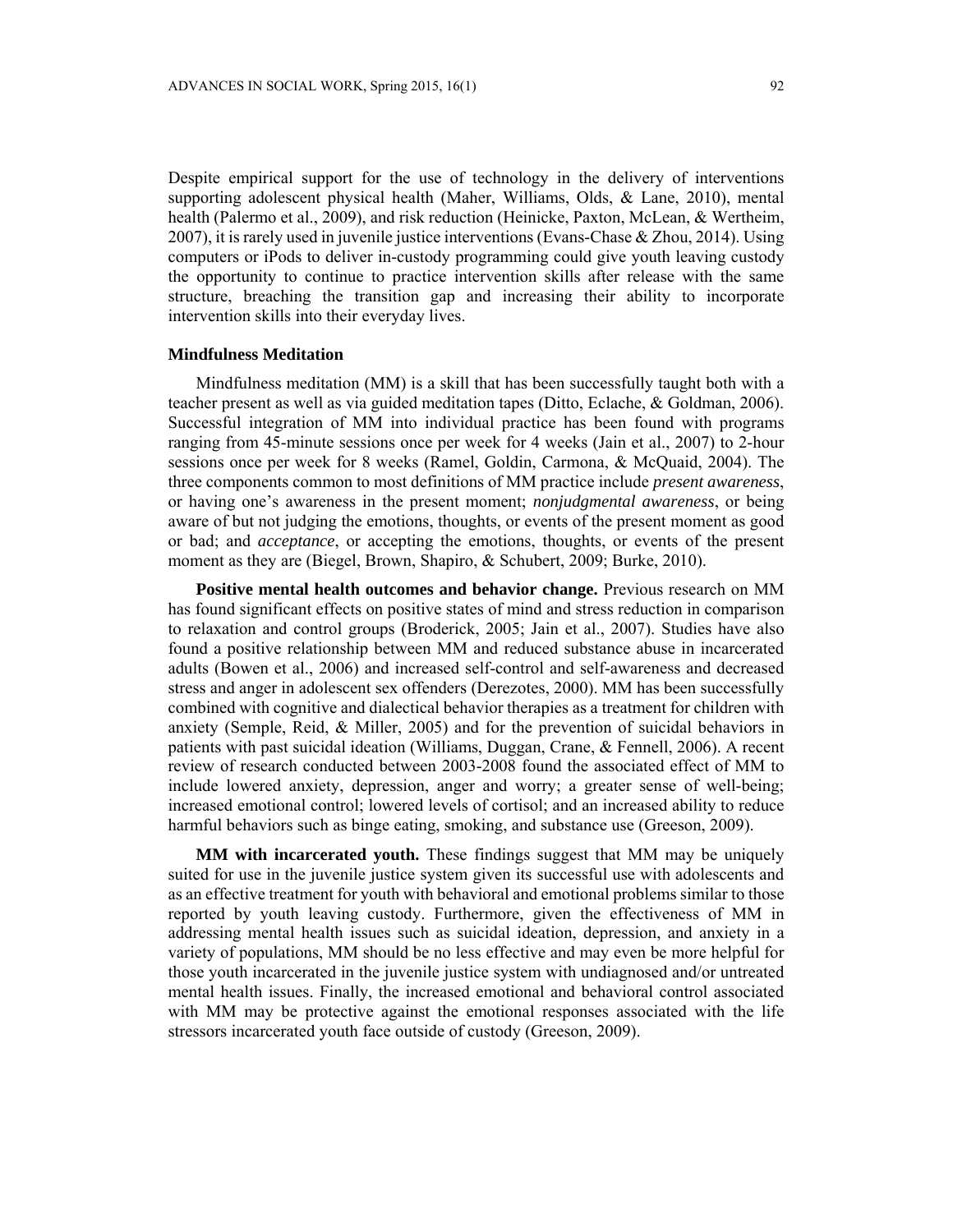As part of a randomized, controlled trial of the effects of MM on self-regulation, the current study explores participants' experiences with the Internet-based instruction qualitatively through content analysis of journals and open-ended questions and quantitatively using the Five-Factor Mindfulness Questionnaire (FFMQ). For a full description of study methods, see Evans-Chase (2013).

### **Recruitment and Randomization**

All male juvenile offenders incarcerated in the New Jersey state correctional facility in Monroe Township, NJ who were scheduled for release no less than 3 months from entrance into the study, who voluntarily agreed to be in the study, who voluntarily signed an assent or consent form, and who had at least one parent sign a consent form (for youth under 18) were eligible to participate in the study. Residents who were in protective custody or were otherwise not safe in a group setting, either because they were a threat to others or a high victim risk as defined by the facility, were excluded from the participant pool prior to recruitment activities.

Consent interviews were conducted with youth 18 and over, and assent interviews were conducted with youth 17 and under. Parental consent forms were sent to the parents/guardians of all youth under the age of 18 who assented to participate. The packets contained a letter of introduction, two copies of the consent form, one for the parent/guardian to keep and one for them to mail to the principal investigator (PI), and a stamped envelope addressed to the PI.

Randomization was done at the individual level within housing unit groups such that youth from housing units 1, 2, and 3 were randomly assigned to either treatment or control groups meeting on Thursday nights and youth from housing units 4, 5, and 6 were randomly assigned to either treatment or control groups meeting on Friday nights. Housing units were combined by the facility administrators based on those units that normally mixed in other facility activities. All study activities were held in the same community building, including recruitment, randomization, treatment and control sessions, and data collection. The randomization process itself used a list of numbers, with even numbers representing Mindfulness Meditation assignment and odd numbers representing Guided Relaxation (GR) assignment. Each number was written on an individual piece of paper, folded, and placed in a small paper bag. At the end of the pretest session, as each participant turned in his completed questionnaire he was asked to pick one of the pieces of paper out of the bag. The number chosen indicated group assignment. Randomization was conducted in this fashion for three reasons: 1) to give the participants a clearer understanding of what was meant by random assignment to groups, 2) to give the participants an opportunity to feel that they were a part of the study process, and 3) because conducting the randomization process after administration of the pretest has been identified as a method that can prevent the impact that knowledge of group assignment can have (Boruch, 1997).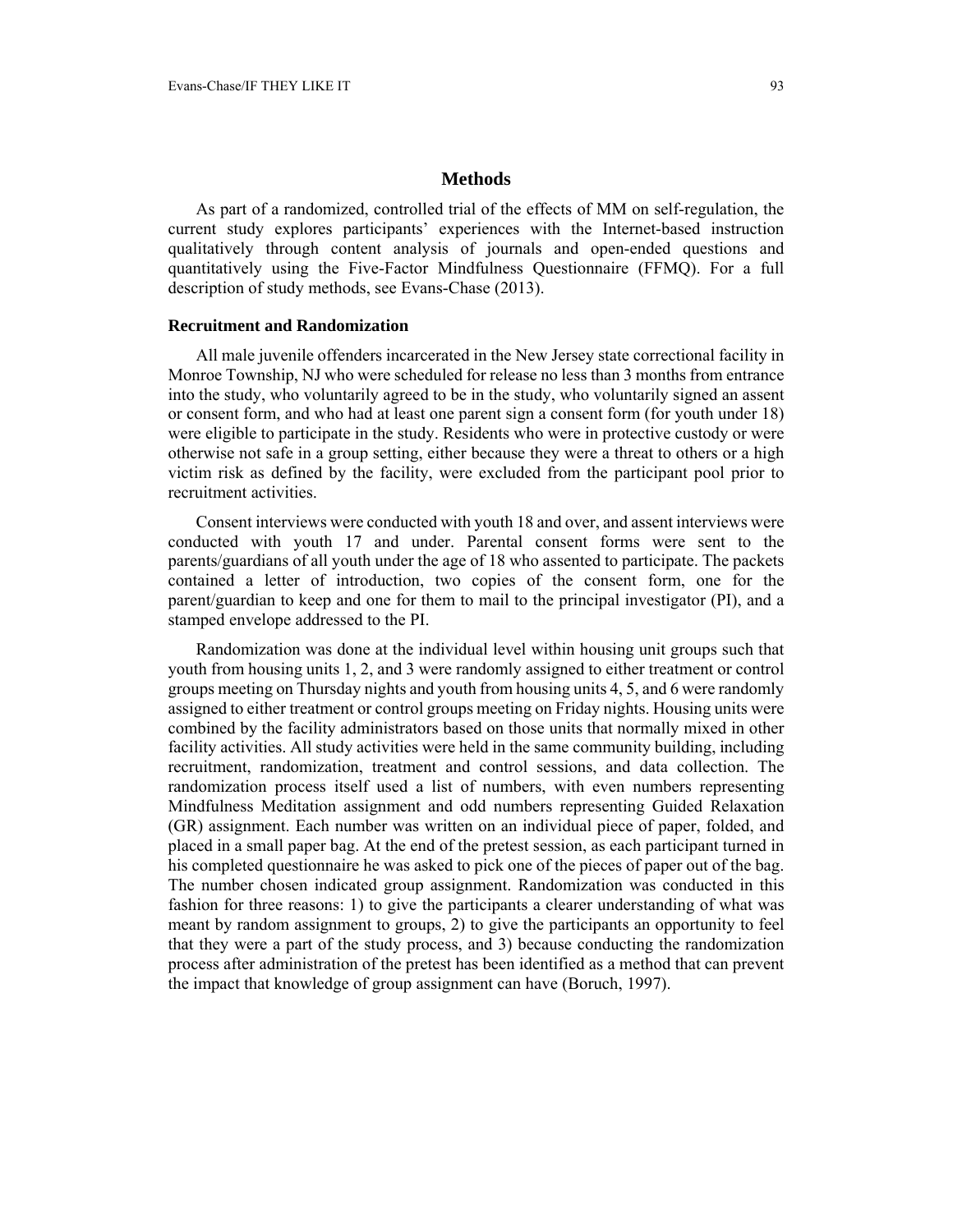#### **Treatment and Control Sessions**

Classes were conducted for 1 hour once per week for 8 weeks. A male Research Assistant used pre-recorded instructions to facilitate treatment and control group sessions. Participants sat in chairs at the table of their choosing. All of the chairs faced the front of the room where the iPod and speaker were placed on a centrally located table. Snacks provided by the facility were also made available during the sessions. The Research Assistant handed out the journals, took roll, and turned on the audio for that session. The journals were handed out at the beginning of the session to give participants something to do (doodle, draw, write) if they found it difficult to sit still during the entire audio session. This procedure was planned in recognition of the high rates of Attention Deficit Disorder in this population (Adams, 2010) to allow them to continue to listen while also engaging in a physical activity that would not be disruptive to the other participants. MM classes used MP3 downloads of classes led by Noah Levine, who has extensive experience teaching meditation to incarcerated youth and adults as well as non-incarcerated youth recovering from drug and alcohol addiction. The downloads used for the study, all of which are available for free on Levine's website (Levine, 2015), involved specific instructions in MM that encouraged relaxed, nonjudgmental awareness of thoughts and feelings while focusing on breathing. The instruction also included commentary on how these MM practices (nonjudgmental awareness of thoughts and feelings during meditation) relate to compassion, patience, and mindfulness in everyday life.

GR classes utilized a Progressive Muscle Relaxation (PMR) MP3 download that included very simple instructions in contracting and relaxing different muscle groups in a conscious attempt to relax the body and reduce cognitive and physiological stress (Pawlow & Jones, 2005). Progressive Relaxation has been found to significantly lower levels of salivary cortisol after a single 1-hour session (Pawlow & Jones, 2005) and, in metaanalysis, to have a medium-high effect on anxiety, particularly for young people (Manzoni, Pagnini, Castelnuovo, & Molinari, 2008). While PMR and meditation both significantly reduce anxiety (Manzoni et al., 2008), the practice of MM is additionally associated with "important shifts in cognition, emotion, biology, and behavior" (Greeson, 2009, p. 15). It is this change in behavior, cognition, emotion, and biology that was hypothesized for the treatment group but not for the control group. That both the treatment and control groups might experience decreases in anxiety was an additional benefit of the choice of PMR (termed Guided Relaxation for the study) for the control group such that it provided the possibility that the comparison group might benefit from participation in the study, although no stress or anxiety scales were included in data collection materials.

### **Incentives**

To thank participants for their participation, snacks were provided during data collection and class sessions. Additionally, gift cards were provided based on level of participation: \$5 for the pre-test, \$5 for attending 5 or more classes or \$10 for attending all 8 classes, and \$5 for the post-test. Participants were asked at post-test to identify a store or restaurant for which they would like a gift card purchased in the amount corresponding to their level of participation in the study.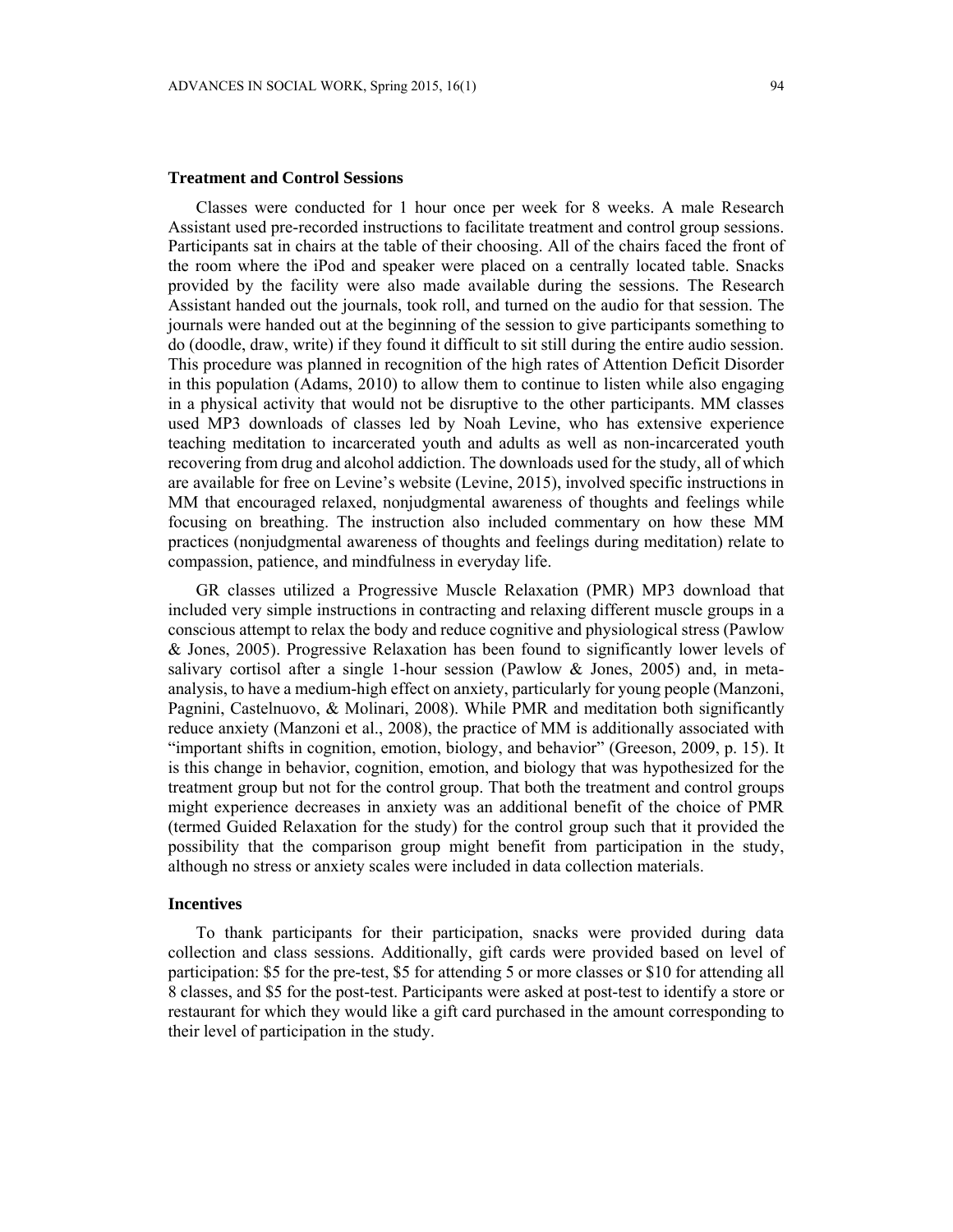### **Measures**

To test the novel delivery of MM instruction, a quantitative measure assessing changes in mindfulness between pre and post-test and qualitative measures exploring the experience of the delivery method were used.

**The 5-Facet Mindfulness Questionnaire (FFMQ).** The FFMQ includes 5 subscales that measure different facets of mindfulness, including Observing, Describing, Acting with Awareness, Nonjudging of Inner Experience, and Nonreactivity to Inner Experience. The FFMQ was designed for use with a range of ages and has been used successfully with both children (E. Sabinga, personal communication, March 5, 2010) and young adults (Baer et al., 2008).

Construct validity of the five facets has been demonstrated in a sample of older adolescent and adult students, where the Describing, Acting with Awareness, Nonjudging of Inner Experience, and Nonreactivity facets were significantly and negatively correlated with psychological symptoms and significantly and positively correlated with psychological well-being (Baer et al., 2008). The Observe facet was positively and significantly correlated with psychological symptoms in those with more meditation experience but not amongst those with little or no meditation experience. It appears that the Observing facet has different meanings in experienced versus inexperienced meditators such that *Observing* for non-meditators represents a more negative self-focus that can be maladaptive, while in experienced meditators, *Observing* involves an internal and external focus that is non-judgmental (Baer et al., 2008).

**Journals.** Journals were handed out at the beginning and collected at the end of each class session and included a closed-ended section in which participants were asked to circle the number of times they had practiced between classes and an open-ended section in which they were asked to write down any thoughts, experiences, or suggestions about the class. Any practice done between classes would, by necessity, be from memory, as participants had no access to computers or the Internet, nor were they given the name of the MM or GR instructor until the classes were completed. To assure that identical instructions were given to treatment and control groups, the following was read during the initial class sessions:

We will meet each week to do this but in between classes you can practice (MM or GR) as much or as little as you want to. The only thing we ask is that you keep track of how many times you practice. Each week before I start the MP3 instructions I will hand out these journals for you to keep track of whether you practiced between classes or not and if you did, how many times**.** You can also use the journals to write down anything about the classes that you think would be important for the researcher to know.

### **Treatment Experience**

Six open-ended questions were presented at post-test to the MM participants; these questions asked for general opinions about their experiences with the intervention. The questions asked what they liked most and least about the classes, if and how learning MM helped them deal with everyday life, if they would be interested in participating in more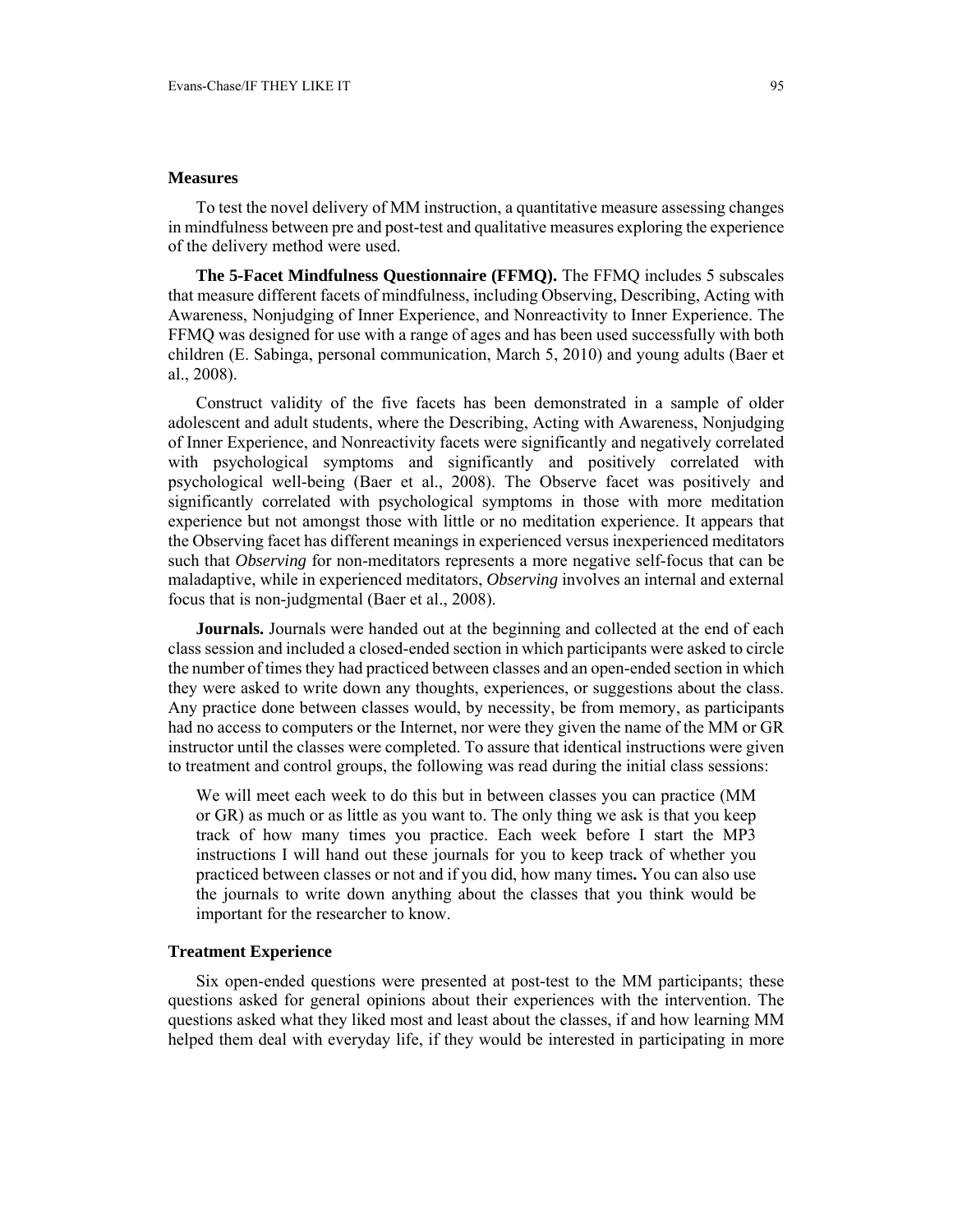classes, and if/how they thought being at a juvenile facility affected the ability to practice MM.

### **Data Analysis**

Multiple Regression analysis was used to test the effect of the MM instruction on mindfulness using four dummy variables: three for age: age1 (age 16-17), age2 (age 18), and age3 (age 19-23) and one for group assignment. Two models tested differences between groups in mindfulness post-test scores: a Main Effects model that included pretest scores, a treatment dummy variable, and two of three age group dummy variables; and an Interaction Model that added an interaction term (agextreat) created by multiplying the age group dummy variables by the treatment dummy variable.

The author used an iterative, open coding process to identify topics and themes arising from the MM journals and post-test open-ended questions. The content analysis process included multiple readings of the narrative data (i.e., journal entries and post-test answers), with the first reading done without expectation of what topics or themes might arise. During the second reading, topics were noted for each entry or answer and then transferred to a database in Microsoft Excel. Topics were then explored for key concepts or words, and themes were created out of related topics. Entries were then re-read for the existence of the main themes or key concepts across participants. Content analysis was done first for the MM group and followed by analysis of GR narrative data for the frequency with which youth in the GR group addressed the most common themes identified in the MM data as well as for common topics and themes within GR journal entries.

#### **Human Subjects**

The risk to the participants was minimal. Participation in Mindfulness Meditation or Guided Relaxation does not include any risk greater than that faced in everyday life in the facility. However, because of the vulnerability of incarcerated youth, several procedures were implemented to ensure that participation was truly voluntary. First, although the state is the legal guardian of the youth and able to give consent for their participation, assent forms were used to make sure that each youth was completely informed about the study and participated voluntarily. Parents of all assenting youth were contacted and asked to provide consent for their son's participation in the study. Second, to assure that any youth who declined to participate did not face any consequences for declining, both the PI and Research Assistant referred to youth who declined as "not qualifying" when communicating with the facility rather than saying that the youth declined to participate. This terminology is consistent with and reflective of the study Entrance Criteria, which includes voluntary participation and a voluntarily signed assent form. All procedures were approved by the University of Pennsylvania Institutional Review Board and the New Jersey Juvenile Justice Commission Research Review Board.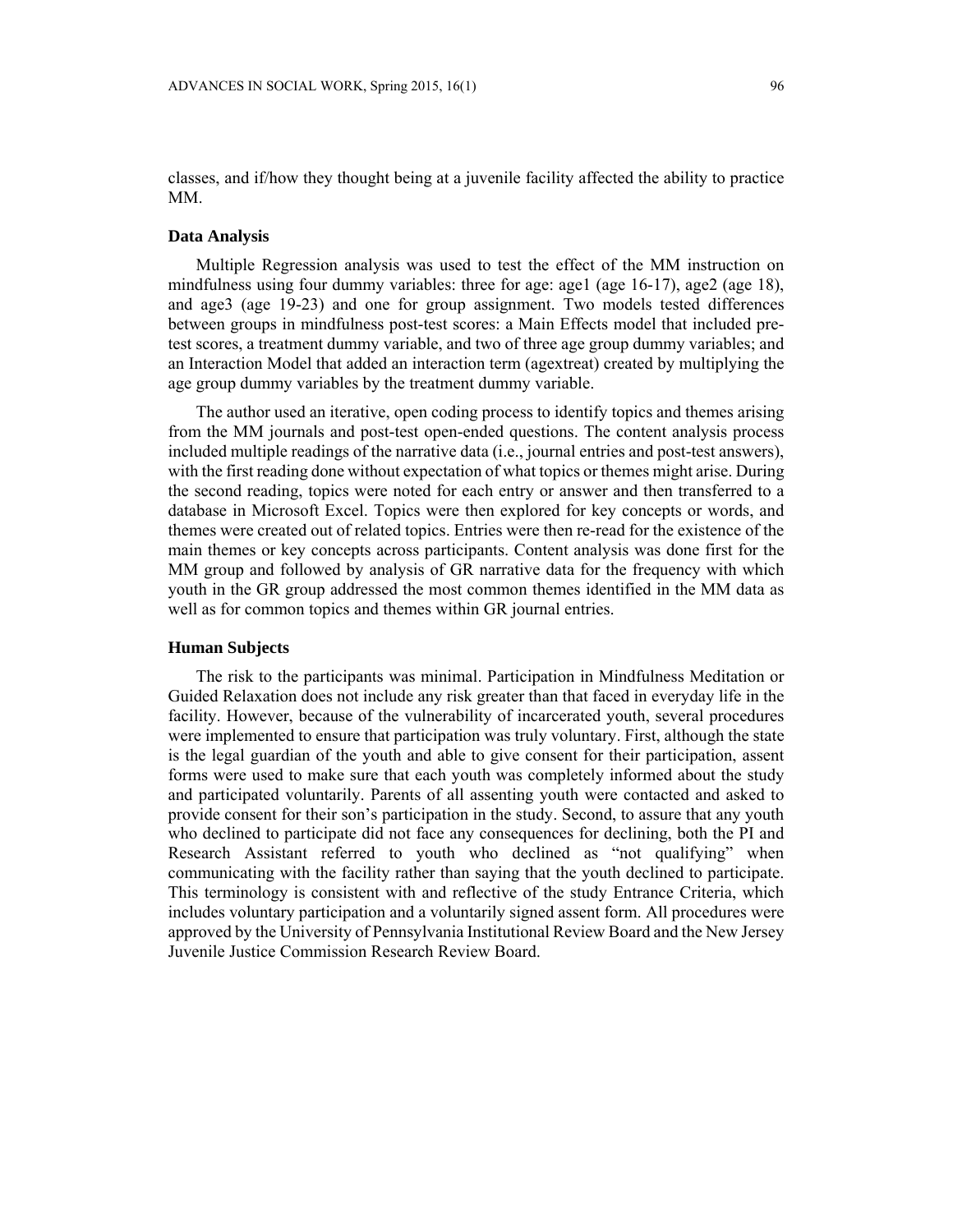### **Results**

A total of 60 young men participated in the study. The mean age of the overall sample was age 18 (*sd* =1.30), with 17 (28%) in the age 16-17 group, 24 (40%) in the age 18 group, and 19 (32%) in the age 19-23 group. Of the 60 participants who started the study, 45%  $(n=27)$  completed the study through the post-test and are used in quantitative analysis. Attrition from the study and thus exclusion from the quantitative analysis was most commonly due to being out of custody at the time of the post-test  $(n=17, 29\%)$ , not attending the post-test session  $(n=9, 15%)$ , or being on lockdown on the day of the posttest (n=3, 5%). All journals with at least one entry were included in the analysis.

### **Treatment vs. Control: Mindfulness**

A paired samples t-test was used to establish equivalence between the mean scores for the two groups (MM vs. GR) on baseline mindfulness. No significant differences were found between the MM (*M*=122.71, *SD*=19.80) and GR (*M*=124.58, *SD*=11.16) groups, *t*   $(24) = 0.289$ ,  $p=0.77$ . Multiple Regression analysis was used to test models of differences between groups at post-test using four dummy variables: 3 for age: age1 (age  $16-17=1$ , age 18-23=0), age2 (age 18=1, age 16-17=0, age 19-23=0), and age3 (age19-23=1, age 16- 18=0); and one for group assignment: treatgrp (1=treatment, 0=control). The age groupings were made 1) based on common separations in brain imaging studies of developmental differences in those areas most affected by MM practice (Allen et al., 2012; Holzel et al., 2007; Luna, Padmanabhan, & O'Hearn, 2010; Tang, Lu, Fan, Yang, & Posner, 2012), 2) to allow for contrast with multiple referent groups (Gordon, 2010), and 3) to create more equal groupings for analysis (Gordon, 2010).

Because the developer of the FFMQ has recommended that the Observing sub-scale be used only in comparisons within treatment groups when evaluating mindfulness programs due to possible differences in meaning for those with more MM experience (Baer, Samuel, & Lykins, 2011), two datasets were used to test four models. Two models used the original mindfulness scores, including the Observing sub-scale, and three models used a dataset of scores with the Observe sub-scale removed from both pre and post-test totals. The Main Effect Only model for each dataset tested the effect of being in the treatment versus the control group, controlling for pre-test scores and age group; the Interaction Model included these variables plus an interaction term for age group x treatment group.

As demonstrated in Table 1 using all of the sub-scales, the GR group significantly outperformed the MM group in the oldest age group by an average of 15 points  $(p<0.05)$ , a difference that did not hold once the Observe sub-scale was removed  $(B=11.57, p>05)$ . The age2 MM youth (comprised of youth aged 18) also outperformed the age3 MM youth (comprised of youth age 19-23) by almost 21 points  $(p<0.05)$  using the full Mindfulness scale, but the difference was both smaller and non-significant with the reduced scale (*B*= 13.86, p>0.05).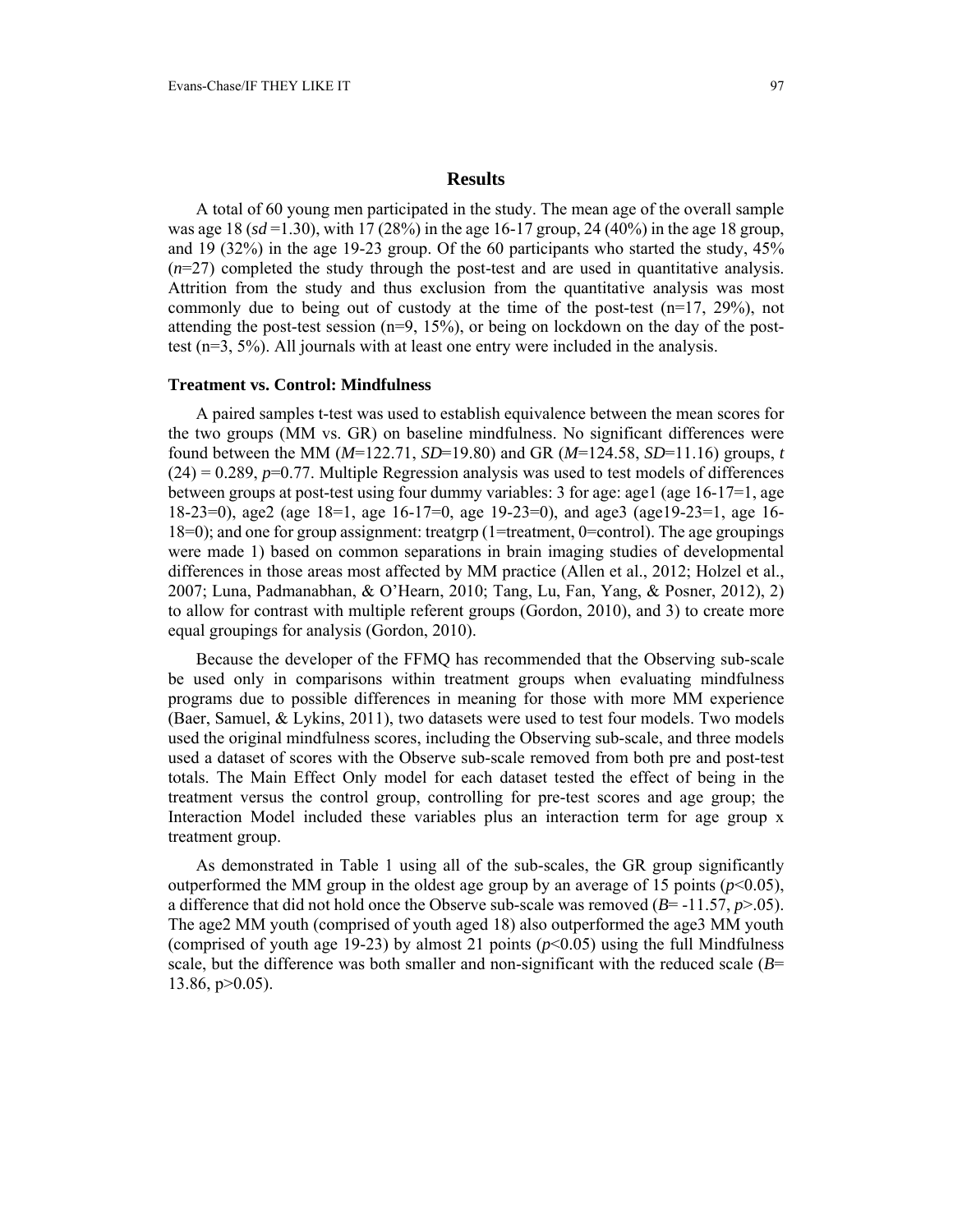|                                                   | Original         |                                                   | Adjusted         |                  |  |
|---------------------------------------------------|------------------|---------------------------------------------------|------------------|------------------|--|
|                                                   | Main Effects     | Interaction                                       | Main Effects     | Interaction      |  |
|                                                   | Only             |                                                   | Only             |                  |  |
|                                                   | B(SE)            | B(SE)                                             | B(SE)            | B(SE)            |  |
| Pretest                                           | $0.66(0.15)*$    | $0.70(0.15)*$                                     | $0.58(0.15)*$    | $0.60(0.16)$ *   |  |
| Treat v Control                                   | $-4.91(4.29)$    |                                                   | $-3.81(3.73)$    |                  |  |
| Treat v Control Age1                              |                  | $-4.56(8.13)^{\circ}$                             |                  | $-2.25(7.93)^2$  |  |
| Treat v Control Age2                              |                  | $5.09(6.51)^a$                                    |                  | $2.29(6.06)^3$   |  |
| Treat v Control Age3                              |                  | $-15.68(6.55)*$                                   |                  | $-11.57(6.12)$   |  |
| Age1                                              | $-8.41(5.7)$     | $-12.62(7.5)$                                     | $-4.89(4.85)$    | $-8.63(7.14)$    |  |
| Age2                                              | $-3.55(4.95)$    | $-12.31(5.95)$                                    | $-3.52(4.41)$    | $-9.28(5.59)$    |  |
| Age1xTreat                                        |                  | 11.12 (10.59)                                     |                  | 9.31 (10.09)     |  |
| Age2xTreat                                        |                  | 20.77 (9.03)*                                     |                  | 13.86 (8.54)     |  |
| Age1xTreat <sup>1</sup>                           |                  | $-9.65(10.75)^{a}$                                |                  | $-4.54(10.45)^3$ |  |
| Intercept                                         | $45.05(18.95)^*$ | 43.81 (18.78)*                                    | 45.39 (15.64)*   | 45.42 (17.02)*   |  |
| N                                                 | 24               | 24                                                | 24               | 24               |  |
| Adj R2                                            | 0.53             | 0.60                                              | 0.42             | 0.45             |  |
| F-Value                                           | $F(4, 19)=7.42*$ | $F(6, 17)=6.69*$                                  | $F(4, 19)=5.22*$ | $F(6, 17)=4.07*$ |  |
| $\triangle$ AdjR2                                 |                  | 0.07                                              |                  | 0.03             |  |
| F-Value                                           |                  | $F(2,17)=1.46$                                    |                  | $F(2,17)=0.31$   |  |
| $*_{p<0.05}$                                      |                  | $\frac{1}{2}$ with age 2 as the reference group   |                  |                  |  |
| <sup>a</sup> Intercept: B=31.50, SE=18.45, p>0.05 |                  | <sup>2</sup> Intercept: B=36.79, SE=16.66, p<0.05 |                  |                  |  |
| $^{\circ}$ Intercept: B=31.19, SE=19.53, p>0.05   |                  | <sup>3</sup> Intercept: B=36.14, SE=16.73, p<0.05 |                  |                  |  |

**Table 1. Regression analysis of Mindfulness scores using the full scale and reduced scale with the Observe sub-scale removed from post-test totals.**

### **Content Analysis: Journal Entries**

Table 2 lists the most common themes found in the MM journals. Comparisons with GR journals indicated that a higher percentage of youth in the MM classes wrote about the application of class skills to help them control their behavior or deal with their emotions outside of class (54% v. 30%), with an even bigger gap between the two groups in the percentage of youth who described specific examples in which they used class skills to regulate their emotions or behavior outside of class (42% v. 5%). A higher percentage of youth in the GR classes reported that practicing class skills both inside and outside of class reduced their stress levels and/or made them feel calm or relaxed (65% v. 58%).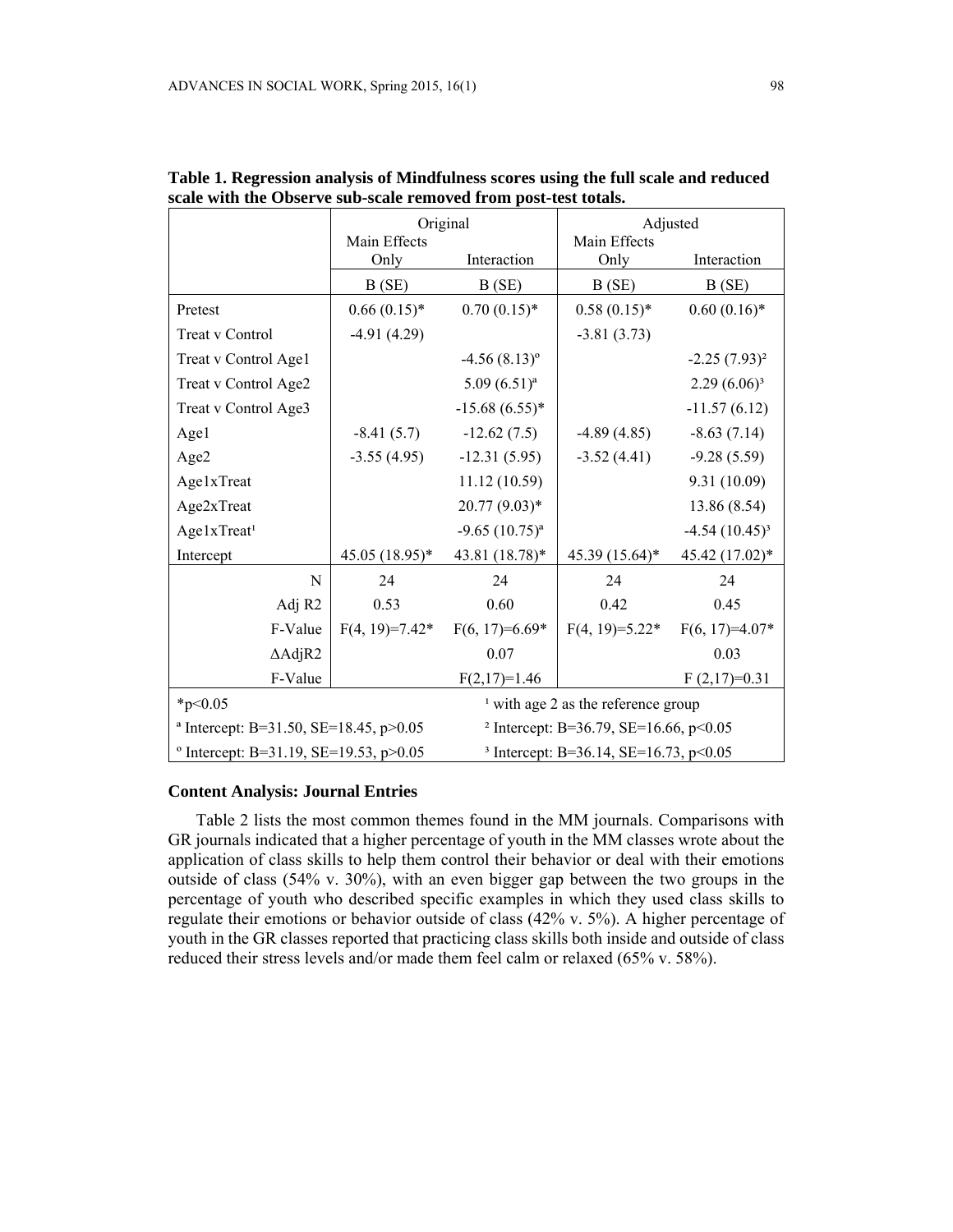|                                                                                                            | Number of<br>Participants* |           |  |  |  |
|------------------------------------------------------------------------------------------------------------|----------------------------|-----------|--|--|--|
|                                                                                                            |                            |           |  |  |  |
|                                                                                                            | MМ                         | <b>GR</b> |  |  |  |
|                                                                                                            | $n=24$                     | $n=20$    |  |  |  |
| Described using class skills to self-regulate behavior or emotions                                         | 13(54%)                    | $6(30\%)$ |  |  |  |
| Described specific examples of self-regulating emotions or behavior                                        | 10(42%)                    | 1(5%)     |  |  |  |
| Reduced stress, were calmed by class or practice outside of class                                          | 14(58%)                    | 13(65%)   |  |  |  |
| <b>Neither</b>                                                                                             | 4(17%)                     | $2(10\%)$ |  |  |  |
| * Some participant journals contained multiple themes, therefore column totals > number of<br>participants |                            |           |  |  |  |

**Table 2. Primary Themes Compared Across Treatment Conditions** 

As demonstrated in Figure 1, about half of the MM participants (*n*=12) had journal entries that communicated only positive experiences and thoughts about the class or the use of meditation or mindfulness skills outside of class. About  $38\%$   $(n=9)$  had primarily positive journal entries mixed with entries that communicated factors about the class that they did not like. One primary complaint about the class was that it was boring  $(n=3)$ , although two of these three participants also commented in their journals that, while they found the class boring, they still practiced the MM instructions outside of class and found that it helped them relax and control their anger. A second complaint was that it was difficult to hear the instructions because of the volume of the iPod  $(n=3)$  or that the speaker's voice on the iPod was sometimes hard to understand (*n*=2). Of the 10 participants who wrote negative comments, nine also included positive experiences of class participation. All of the participants who described practicing MM outside of class, regardless of their feelings towards the class itself, reported only positive experiences in applying class skills to difficult situations encountered in their day-to-day lives in the facility.



Journal Entries About Participation in Mindfulness Meditation

**Figure 1. Journal commentary about participation in Mindfulness Meditation Classes Across All Entries**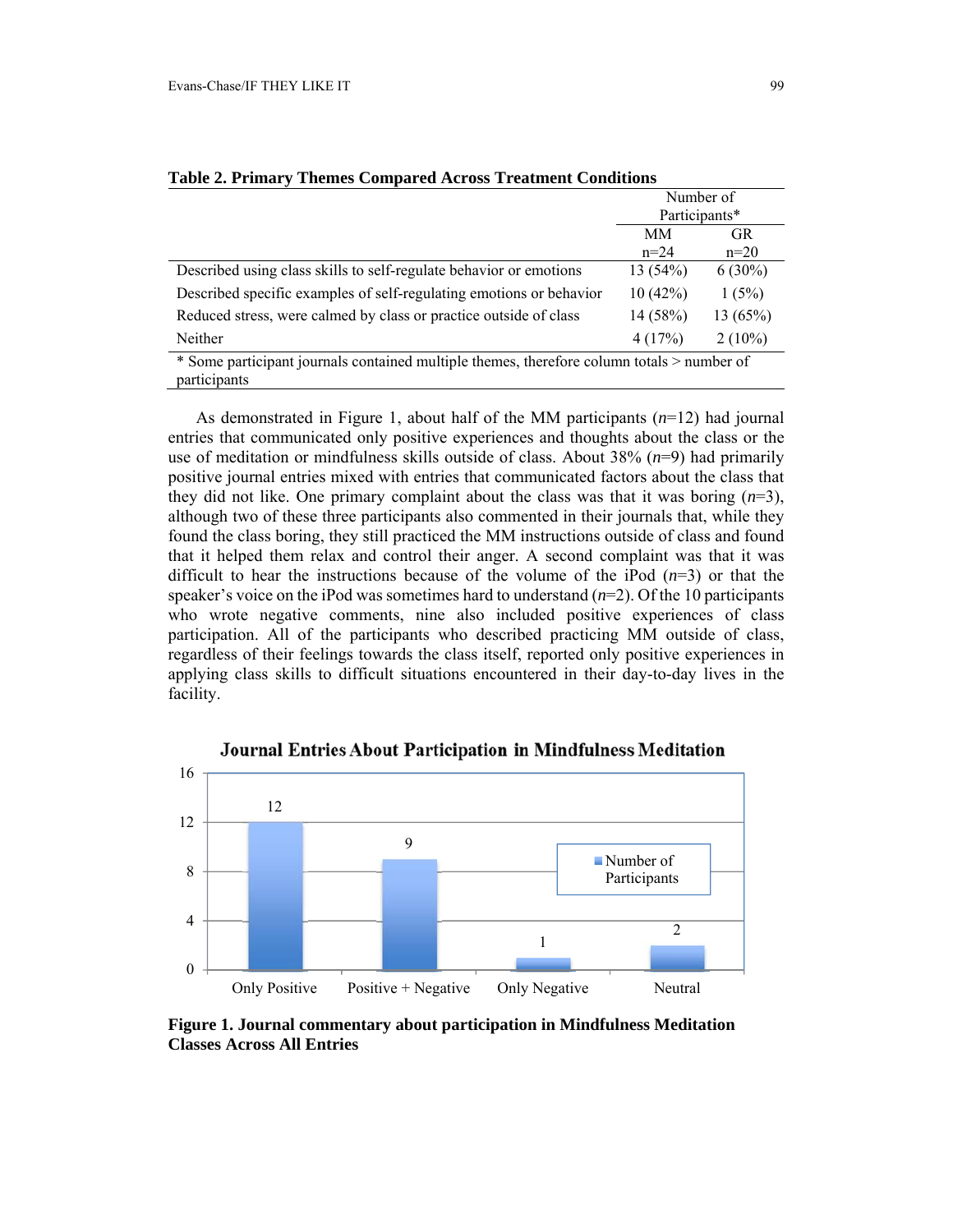### **Treatment Engagement**

Youth in the MM group were asked open-ended questions at post-test about their experiences in the class. In response to the question *What part of the meditation classes did you enjoy most?,* 60% (*n*=9) indicated that it was the intervention activity itself that they liked the most,  $27\%$   $(n=4)$  indicated that it was the class time spent interacting with other participants or eating the snacks provided by the Research Assistant that they liked most, and 13% (*n*=2) provided a response too ambiguous to interpret (see Figure 2).



### **What did you like most?**

## **Figure 2. Percentage of Respondents Reporting What They Liked Most About the Mindfulness Meditation Classes.**

In response to the question *What part of the meditation classes did you not like?*, 47%  $(n=7)$  indicated that there was nothing about the classes that they did not like, 33%  $(n=5)$ indicated that they had some difficulty with the sound of the intervention delivery, and 7% (*n*=1) indicated that he found the classes boring. In response to the question *Did learning mindfulness meditation help you deal with everyday life*?, 67% (*n*=10) indicated that learning MM helped them deal with the stressors that they faced living in a juvenile justice facility by helping them control or be aware of their own behavior in emotional situations, and/or by helping them stay out of trouble. In response to the question *Would you be interested in participating in more classes if they were offered at the* [facility]?, 93% (*n*=14) indicated that they would be interested. In response to the question *Do you think being in a juvenile justice facility makes it hard to practice MM?*, 60% (*n*=9) reported that practicing MM was hard because of the difficulty in finding a quiet place where they would not be bothered, and  $40\%$  ( $n=6$ ) reported that it was not difficult, that it is something particularly well suited to juvenile justice facilities.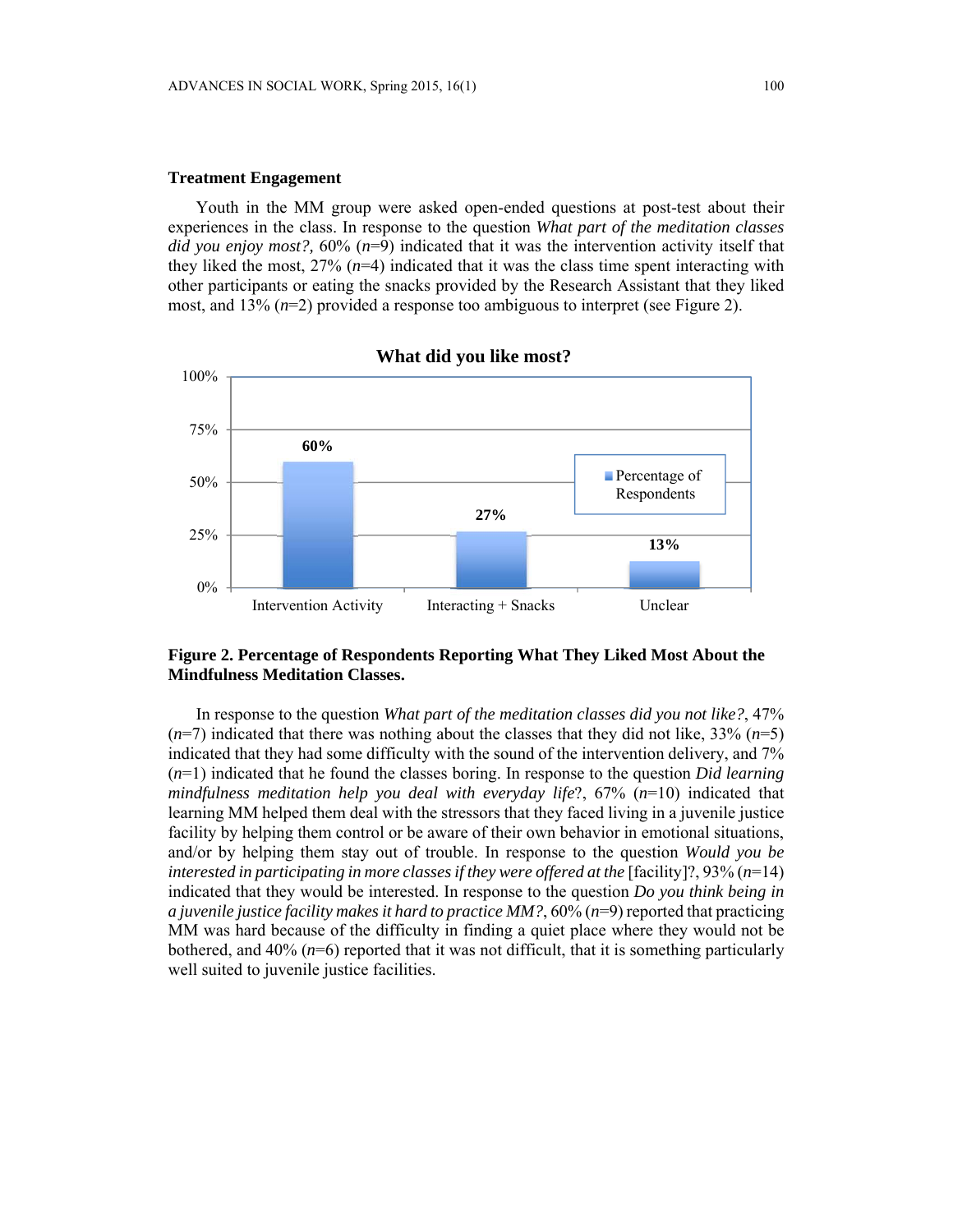### **Discussion**

Findings from this study provide support for a new method of MM instruction for incarcerated youth. Using the Internet in this fashion could increase the ability of juvenile justice facilities to not only provide MM instruction in custody but also provide a longer period of transitional support for youth leaving custody such that the instruction is freely accessible on the Internet, giving youth the opportunity to continue to practice intervention skills using the same instructions and teacher after release that they became familiar and comfortable with in custody.

#### **Mindfulness**

Because previous research suggests that the *Observing* factor has different meanings for experienced meditators, all comparisons were made using two datasets: one with Mindfulness scores including the Observe sub-scale and one with the Observe sub-scale removed. The results suggest that the Observing questions may have been understood differently at post-test by older youth in the MM group given that the oldest GR age group significantly outperformed the oldest MM group at post-test using the full scores but that the difference did not hold once the Observing sub-scale was removed. These findings may be an indication that older youth in the MM group had the qualitative change referenced by Baer and colleagues (2011) in which their experience with MM changed their understanding at post-test of what it means to observe one's emotions and reactions, that is, from one with to one without judgment.

Once the Observe scores were removed, neither model found significant differences between the MM and GR groups in any of the age groups. This is surprising given the differences found between groups in the content analysis of journal entries and the evidence of changes in the oldest MM group associated in previous research with MM experience. It may be that FFMQ questions, at least those other than the Observe sub-scale, hold different meanings in the institutional setting. There are many unique factors in custody that may impact the ability of youth to identify, without examples specific to their unique situation, how often they accept the moment as it is or have present time awareness as asked in the FFMQ. Future research is needed to test the validity of the FFMQ in measuring mindfulness with youth living in correctional settings.

#### **Journals**

Comparisons of journal entries between the MM and GR youth provide qualitative support for the ability of Internet-based MM instruction to increase mindfulness in incarcerated youth. First, over half of the youth in the MM classes wrote at least one entry mentioning the use of class skills to self-regulate emotions and behavior outside of class while less than a third of GR youth did. More compelling is the difference between the groups in providing specific, detailed examples of situations in which class skills were used and how they used them, with over 40% of MM youth providing at least one detailed example that recounted a situation in which they became angry during an interaction with a staff member or resident but took a moment to breath and think about how they wanted to respond and as a result did not react in an angry or aggressive manner. By contrast, only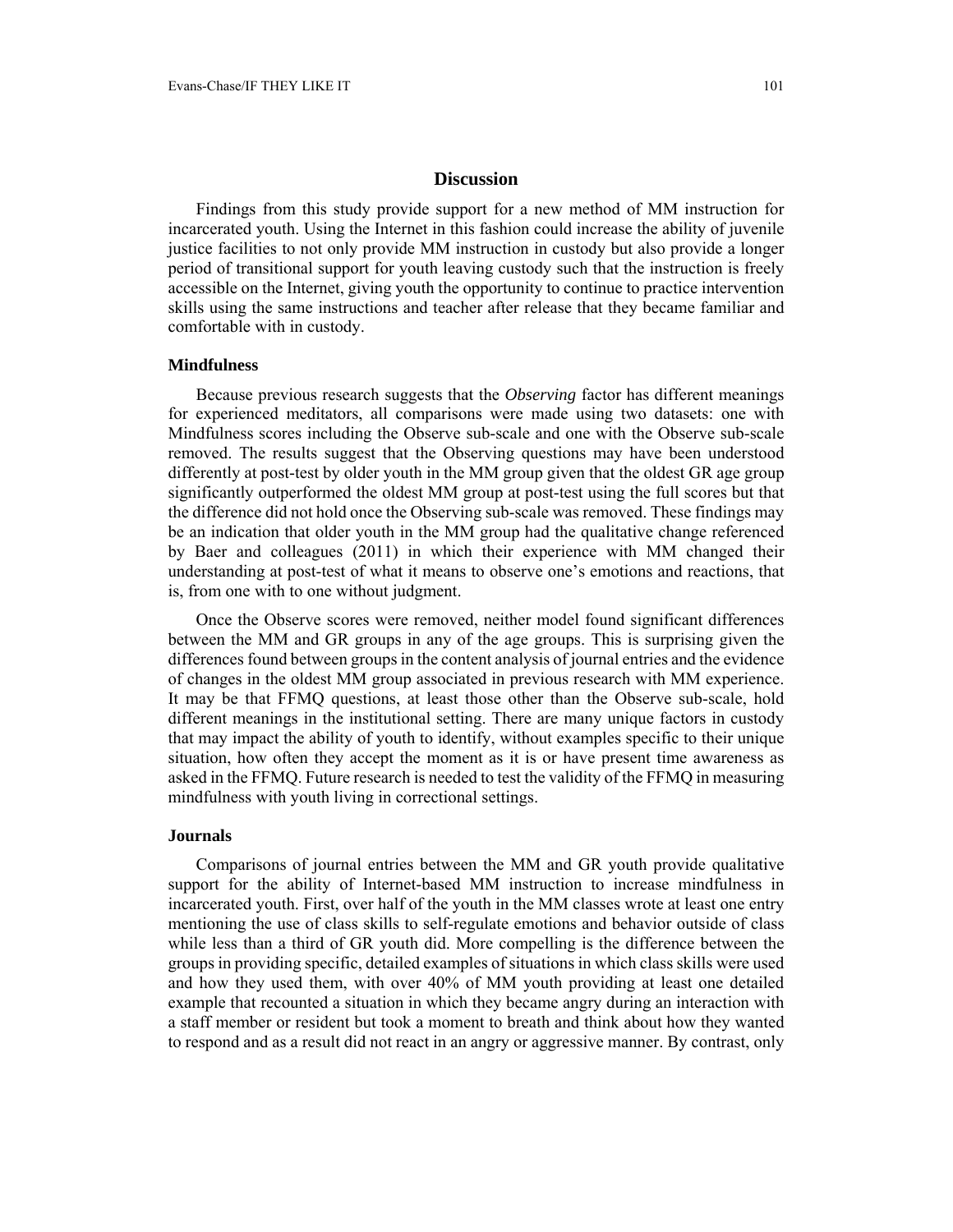one GR youth provided such specific examples. Instead, entries describing the use of GR in the self-regulation of emotions or behavior were more likely to be general reactions unassociated with any particular situation.

The specificity and detail of the journal entries of the MM youth compared to the GR youth suggest that the MM youth may have been more aware of their behavior and able to apply what they were learning more consciously so that when the time came to write in their journals during class time, they could bring to mind and provide considerable detail of specific situations in which they found class skills helpful. Furthermore, descriptions of interpersonal situations where they became angry contained evidence of responses characteristically associated with mindfulness: awareness of thoughts and emotions (awareness), conscious decisions not to respond with anger (acceptance of situation or emotion, non-reaction), and the ability to later describe situations with detail (being present, describe).

### **Treatment Engagement**

Programming that is found in intervention studies to be effective with youth does not always translate into effective practice unless youth themselves find the program engaging enough to be worth the effort of participation. Based on questions asked of the MM participants at post-test, it appears that the vast majority of youth found the intervention as delivered engaging. Most reported that the MM activity itself was their favorite part of the class (compared to the opportunity to socialize and eat snacks) and that the skills they learned were immediately applicable to their lives in dealing with the stress associated with living in a juvenile justice facility, in being aware of and controlling their emotional reactions, and/or in helping them stay out of trouble.

### **Conclusion**

The level of engagement and real-life application of intervention skills demonstrated here suggests that MM instruction using MP3 downloads with youth in custody could increase their ability to cope with the stressors of life within juvenile justice facilities and possibly translate to continued practice after release when such coping mechanisms are even more imperative if youth are to thrive within their troubled families and communities. Future research should include longitudinal studies to assess the extent to which youth continue to practice mindfulness meditation once they return home and if such continued practice is associated with positive effects on mental health and behavioral outcomes. Future research should also include samples of young women and special populations of youth not represented here (i.e., those in juvenile justice substance use and mental health treatment units) and should explore the efficacy of a shorter intervention period, with multiple classes per week across fewer weeks, to address the high rate of attrition due to changes in custody status (i.e., release or transfer to a different facility) endemic to an 8 week intervention in the juvenile justice system. Finally, future studies should explore the efficacy of individual delivery via personal iPods to allow for inclusion of incarcerated youth who are not safe in group settings.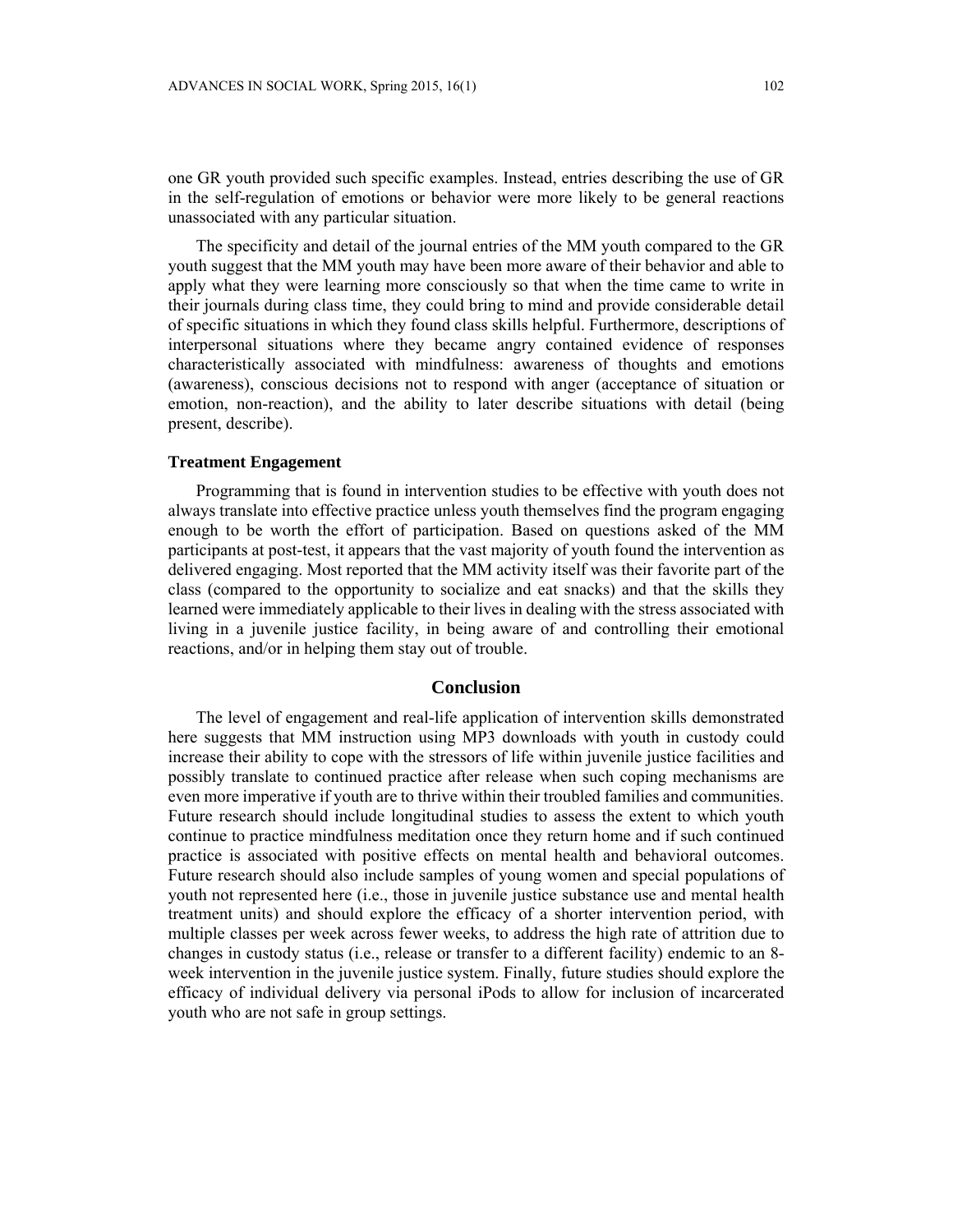#### **References**

- Adams, E. (2010). Healing invisible wounds: Why investing in trauma-informed care for children makes sense. *Justice Policy Institute*. Retrieved fromhttp://www.justicepolicy.org.
- Allen, M., Dietz, M., Blair, K., van Beek, M., Rees, G., Vestergaard-Poulsen, P., …Roepstorff, A. (2012). Cognitive-affective neural plasticity following activecontrolled mindfulness intervention. *The Journal of Neuroscience, 32*(44), 15601- 15610.
- Baer, R., Samuel, D., & Lykins, E. (2011). Differential item functioning on the Five Facet Mindfulness Questionnaire is minimal in demographically matched meditators and nonmeditators. *Assessment, 18,* 3-10.
- Baer, R., Smith, G., Lykins, E., Button, D., Krietemeyer, J., Sauer, S., & Williams, J. (2008). Construct validity of the Five Facet Mindfulness Questionnaire in meditating and nonmeditating samples. *Assessment, 15*, 329-342.
- Baglivio, M., Epps, N., Swartz, K., Sayedul, M., Sheer, A., & Hardt, N. (2014). The prevalence of adverse childhood experiences (ACE) in the lives of juvenile offenders. *Journal of Juvenile Justice, 3,* 1-23.
- Biegel, G., Brown, K., Shapiro, S., & Schubert, C. (2009). Mindfulness-based stress reduction for the treatment of adolescent psychiatric outpatients: A randomized clinical trial. *Journal of Community and Clinical Psychology, 77*, 855-866.
- Bjerk, D. (2007). Measuring the relationship between youth criminal participation and household economic resources. *Journal of Quantitative Criminology, 23*, 23-39.
- Boruch, R. (1997). *Randomized experiments for planning and evaluation: A practical guide*. Thousand Oaks, CA: Sage.
- Bowen, S., Witkiewitz, K., Dilworth, T., Chawla, N., Simpson, T., Ostafin, B., …Marlatt, A. (2006). Mindfulness meditation and substance abuse in an incarcerated population. *Psychology of Addictive Behavior, 2,* 343-347.
- Broderick, P. (2005). Mindfulness and coping with dysphoric mood: Contrasts with rumination and distraction. *Cognitive Therapy and Research, 29*, 501-510.
- Bullis, M., Yovanoff, P., & Havel, E. (2004). The importance of getting started right: Further examination of the facility-to-community transition of formerly incarcerated youth. *Journal of Special Education, 38*, 80-94.
- Burke, C. (2010). Mindfulness-based approaches with children and adolescents: A preliminary review of current research in an emergent field. *Journal of Child & Family Studies, 19*, 133-144.
- Carlson, K. (2006). Poverty and youth violence exposure: Experiences in rural communities. *Children & Schools, 28*, 87-96.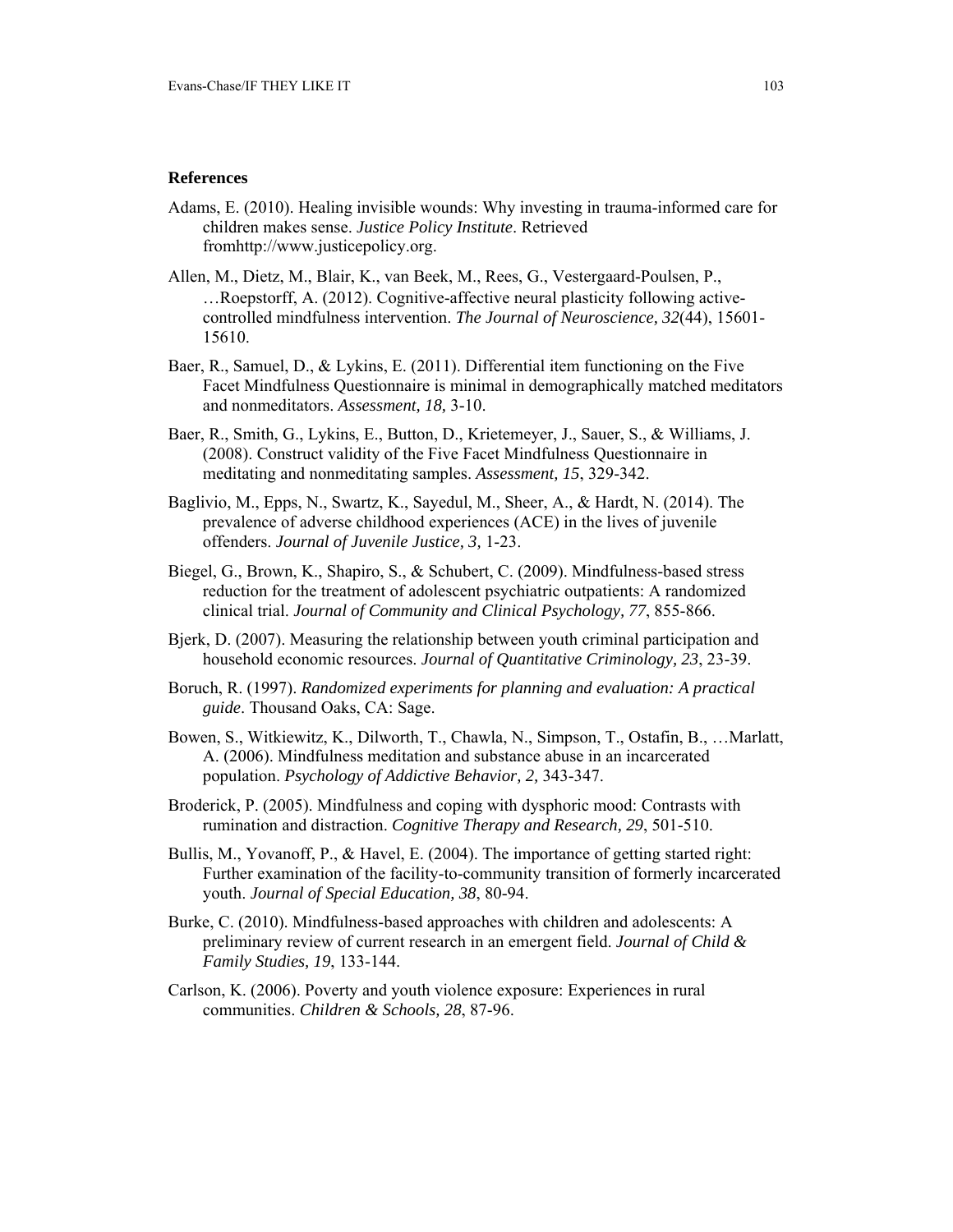- Derezotes, D. (2000). Evaluation of yoga and meditation training with adolescent sex offenders. *Child and Adolescent Social Work Journal, 17*, 97-113.
- Ditto, B., Eclache, M., & Goldman, N. (2006). Short-term autonomic and cardiovascular effects of Mindfulness Body Scan Meditation. *Annals of Behavioral Medicine, 32*, 227-234.
- Evans-Chase, M. (2013). Internet-based Mindfulness Meditation and self-regulation: A randomized trial with juvenile justice involved youth. *OJJDP Journal of Juvenile Justice, 3*, 63-79.
- Evans-Chase, M., & Zhou, H. (2014). A systematic review of the juvenile justice intervention literature: What it can (and cannot) tell us about what works with delinquent youth. *Crime & Delinquency*, *60*, 453-472.
- Gordon, R. (2010). *Regression analysis for the social sciences*. NY: Taylor & Francis.
- Greeson, J. (2009). Mindfulness research update: 2008. *Complementary Health Practice Review, 14*, 10-18.
- Hawkins, J., Herrenkohl, D., Farrington, D., Catalano, R., Harachi, T., & Cothern, L. (2000). *OJJDP Juvenile Justice Bulletin: Predictors of youth violence.* Retrieved from www.ncjrs.gov/pdffiles1/ojjdp/179065.pdf
- Heinicke, B., Paxton, S., McLean, S., & Wertheim, E. (2007). Internet-delivered targeted group intervention for body dissatisfaction and disordered eating in adolescent girls: A randomized controlled trial. *Journal of Abnormal Child Psychology, 35*, 379-391.
- Hockenberry, S., Sickmund, M., & Sladky, A. (2015). Juvenile residential facility census, 2012: Selected Findings. *OJJDP Juvenile Offenders and Victims: National Report Series.* Retrieved from http://www.ncjj.org/Publication/Juvenile-Residential-Facility-Census-2012-Selected-Findings-.aspx
- Holzel, B., Ott, U., Hempel, H., Hackl, A., Wolf, K., Stark, R., & Vaitl, D. (2007). Differential engagement of anterior cingulated and adjacent medial frontal cortex in adept meditators and non-meditators. *Neuroscience Letters, 421*, 16-21.
- Jain, S., Shapiro, S., Swanick, S., Roesch, S., Mills, P., Bell, I., & Schwartz, G. (2007). A randomized controlled trial of mindfulness meditation versus relaxation training: Effects on distress, positive states of mind, rumination and distraction*. Annals of Behavioral Medicine, 33*, 11-21.
- Levine, N. (2015). *Dharma punx.* Retrieved from http://www.dharmapunx.com/htm/mp3.htm
- Lipsey, M., Wilson, D., & Cothern, L. (2000). *OJJDP Juvenile Justice Bulletin: Effective interventions for serious juvenile offenders.* Retrieved from http*://*www.ncjrs.gov/pdffiles1/ojjdp/181201.pdf
- Luna, B., Padmanabhan, A., & O'Hearn, K. (2010). What has fMRI told us about the development of cognitive control through adolescence? *Brain and Cognition, 72*, 101-113.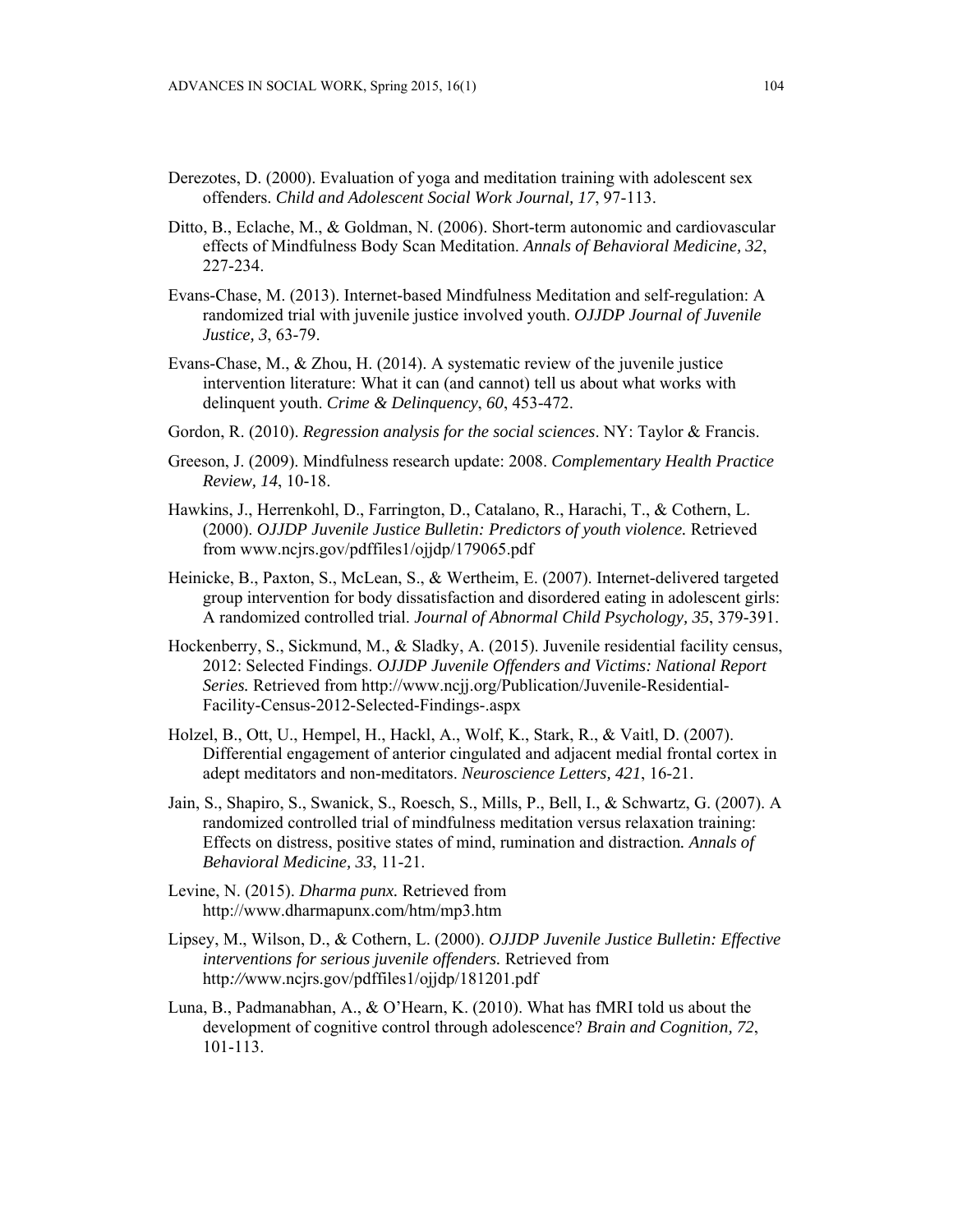- Maher, C., Williams, M., Olds, T., & Lane, A. (2010). An Internet-based physical activity intervention for adolescents with cerebral palsy: A randomized controlled trial. *Developmental Medicine & Child Neurology, 52*, 448-455.
- Manzoni, G., Pagnini, F., Castelnuovo, G., & Molinari, E. (2008). Relaxation training for anxiety: A ten-years systematic review with meta-analysis. *British Medical Central Psychiatry, 8,* 41-53.
- Palermo, T., Wilson, A., Peters, M., Lewandowski, A., & Somhegyi, H. (2009). Randomized controlled trial of an Internet-delivered family cognitive-behavioral therapy intervention for children and adolescents with chronic pain. *Pain, 146*, 205- 213.
- Pawlow, L., & Jones, G. (2005). The impact of abbreviated progressive muscle relaxation on salivary cortisol and salivary immunoglobulin A (sIgA). *Applied Psychophysiology and Biofeedback, 30,* 375-387.
- Ramel, W., Goldin, P., Carmona, P., & McQuaid, J. (2004). The effects of Mindfulness Meditation on cognitive processes and affect in patients with past depression. *Cognitive Therapy & Research, 28,* 433-455.
- Schnittker, J., & John, A. (2007). Enduring stigma: The long-term effects of incarceration on health. *Journal of Health & Social Behavior, 48,* 115-130.
- Sedlak, A., & McPherson, K. (2010). *OJJDP Juvenile Justice Bulletin: Conditions of confinement: Findings from the survey of youth in residential placement*. Retrieved from http://www.ncjrs.gov/pdffiles1/ojjdp/227729.pdf
- Semple, J., Reid, E., & Miller, L. (2005). Treating anxiety with mindfulness: An open trial for mindfulness training in anxious children. *Journal of Cognitive Psychotherapy: An International Quarterly, 19,* 379-392.
- Smith, D., & Ecob, R. (2007). An investigation into causal links between victimization and offending in adolescence. *The British Journal of Sociology, 58*, 633-660.
- Snyder, H., & Sickmund, M. (2006). *Juvenile offenders & victims: 2006 national report*  (Report No. NCJ 212906)*.* Washington, DC: US Department of Justice, Office of Justice Programs, OJJDP. Retrieved from http://www.ojjdp.gov/ojstatbb/nr2006/downloads/nr2006.pdf
- Tang, Y., Lu, Q., Fan, M., Yang, Y., & Posner, M. (2012). Mechanisms of white matter changes induced by meditation. *Proceedings of the National Academy of Sciences, 109*, 10570-10574.
- Travis, J., Cincotta, E., & Solomon, A. (2003). *Families left behind: The hidden costs of incarceration and reentry* (Report No. CPR03 0105)*.* Washington DC: Urban Institute Justice Policy Center. Retrieved from http://www.urban.org/uploadedpdf/310882 families left behind.pdf